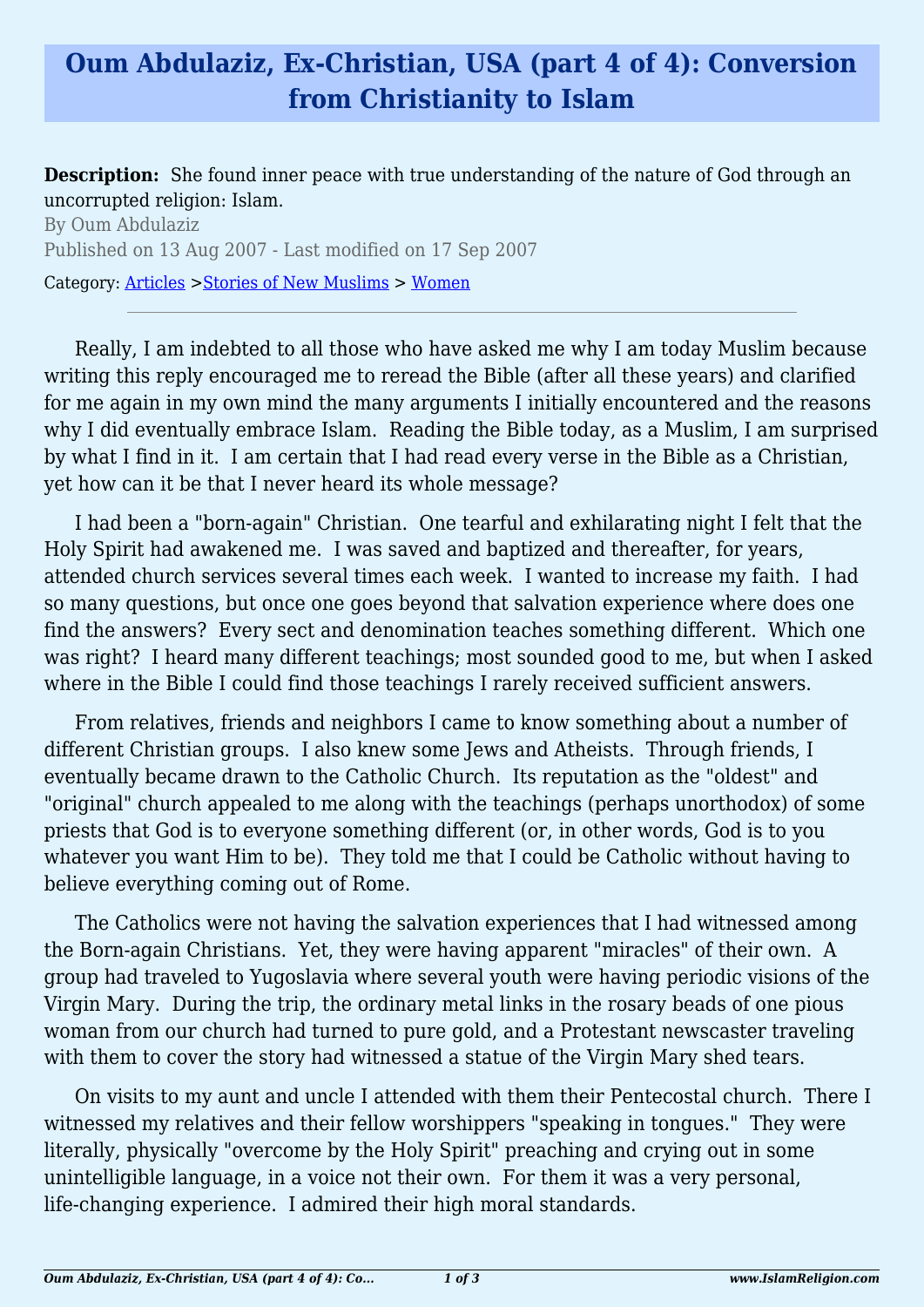I had also heard about some new-age groups who were having "out of the body" experiences, "transcending" their physical bodies to become one with "God" (if they believed in God) or "Light" or "Peace." Several new books about experiences in transcendentalism made this subject popular conversation.

About this time, I became acquainted with some Muslims for the first time in my life. I heard from them stories about miraculous victories the ill-armed Afghan freedom fighters were having over the might of their Soviet oppressors. The stories coming out of Afghanistan were incredible and supernatural. I did not know if I could believe all of it, but I did know it was true that with minimal loss of life on their side, the Afghans were pushing the Soviet army off their territory to establish a "Muslim" country.

I was questioning all of this. How can people of different and conflicting faiths all be receiving these signs? Can God be telling each one of them that they are following the right path?

Today, as a Muslim I do not have to live in doubt or confusion. I know that the powers of both good and evil are able to perform "supernatural" wonders. (The Bible says so, too - Mathew 24:24) Experiences with good and bad spirits, demons, demoniacs, etc. (by the Muslim all called "jinn") are real. The Jinn are another type of creation with free will like man. Islam teaches that Satan is one of the jinn, not a fallen angel as claimed by Christians. (According to Islam, Angels do not have the free will to disobey God.) Some Christians deny the existence of jinn though they are repeatedly mentioned in the Bible. (Mathew 4:24, 7:22, 8:28-33, 11:18, 12:28, 17:18; Mark 1:34; I Timothy 4:1; James 2:19; Revelations 18:2) Their "powers" are real, and they have been described to us in the Quran as able to even "whisper" into our hearts. (Quran 114:1-6) But God has created our souls in the best possible fashion inspiring them with knowledge of Him and of good and evil. God has also endowed us with intellect as the confirmation of faith, and true faith is at peace with both our innate nature and our intellect.

By the grace of God (exalted be He), Islam had conquered my heart and my mind. Once I recognized the fundamental errors of my former path and recognized the absolute truth of Islam, I knew that I needed to make major changes in my life. To make my faith acceptable to God, I knew that I had to live it. I had to allow the convictions of my heart to rule the actions of my body. I could no longer deny that my life, my health and everything else I had came to me only by the grace of God. I also could no longer allow myself to associate anything or anyone with God in his divinity. With my special Muslim friend, I also went to the local mosque (Muslim house of worship) to make a verbal and public confession of my conviction that there is only one God, Allah, and none worthy of worship except Him and that Mohammed is His servant and Messenger (peace be upon him.).

Ironically, my choice of Islamic dress - the thing that immediately tells other Americans that I am "different" - should not seem strange at all to Christians. The New Testament teaches that Christian:

"Women should adorn themselves modestly and sensibly in seemly apparel not with...costly